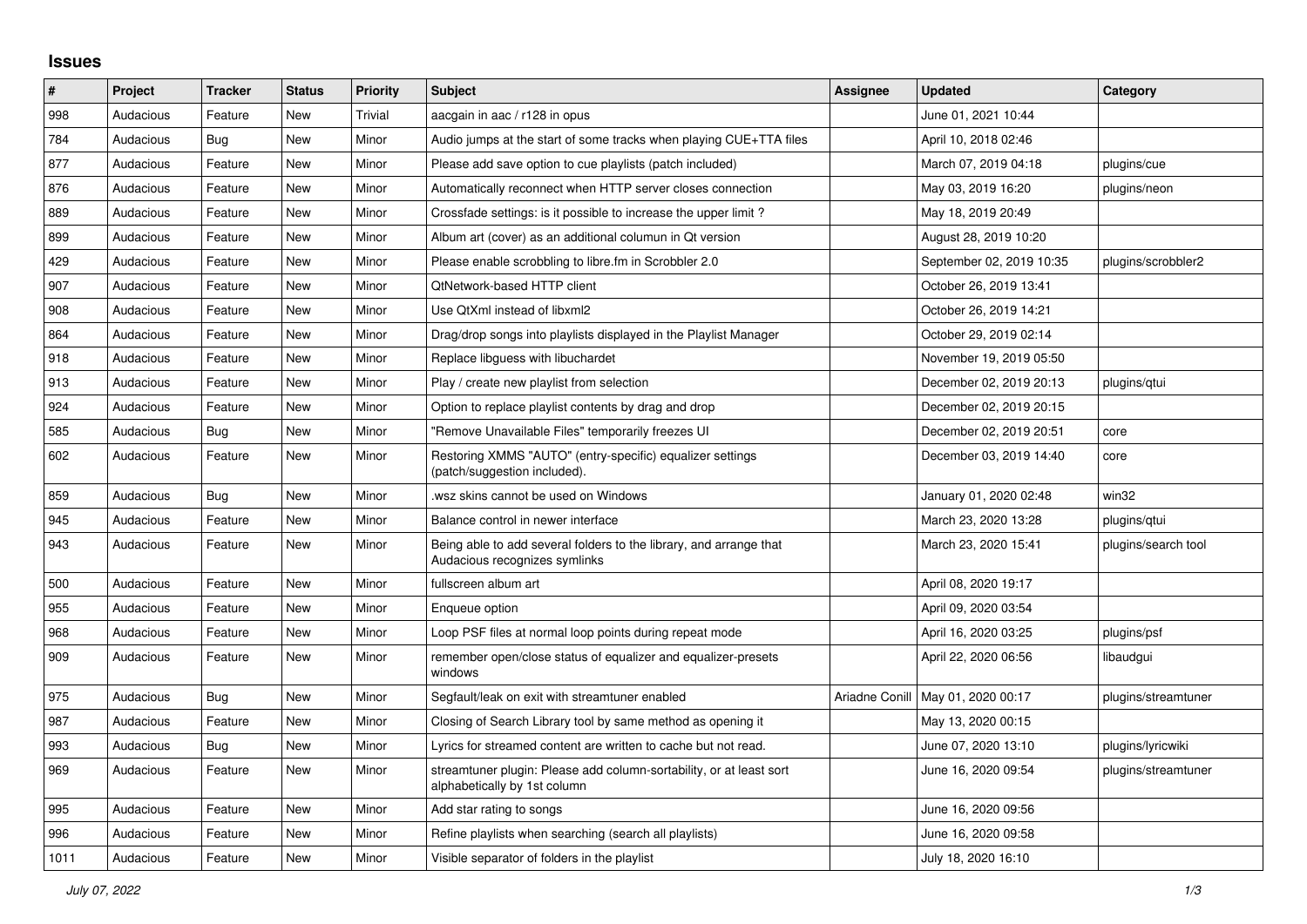| #    | Project   | <b>Tracker</b> | <b>Status</b> | <b>Priority</b> | Subject                                                                                  | <b>Assignee</b> | <b>Updated</b>          | Category                 |
|------|-----------|----------------|---------------|-----------------|------------------------------------------------------------------------------------------|-----------------|-------------------------|--------------------------|
| 1013 | Audacious | Feature        | New           | Minor           | Request re Album Art using music file metatag                                            |                 | August 03, 2020 22:48   |                          |
| 1014 | Audacious | Bug            | New           | Minor           | Some .VGM/.VGZ files fail to play                                                        |                 | August 17, 2020 15:29   | plugins/console          |
| 1017 | Audacious | Feature        | New           | Minor           | QT Global Hotkeys rework proposal and cross-platform support                             | Domen Mori      | December 07, 2020 04:22 | plugins/hotkey           |
| 1046 | Audacious | Feature        | New           | Minor           | Add all id3v2 frames in the settings of Playlist available columns                       |                 | December 28, 2020 21:14 | plugins/gtkui            |
| 1047 | Audacious | Feature        | New           | Minor           | Stop playing after any chosen track                                                      |                 | December 29, 2020 01:23 |                          |
| 786  | Audacious | Feature        | New           | Minor           | Port global hotkeys plugin to Windows                                                    |                 | January 04, 2021 21:52  | plugins/hotkey           |
| 956  | Audacious | Feature        | New           | Minor           | Stream to chromecast                                                                     |                 | January 11, 2021 01:19  |                          |
| 1058 | Audacious | Feature        | New           | Minor           | Allow changing the language/locale in settings                                           |                 | January 30, 2021 18:11  |                          |
| 1066 | Audacious | Feature        | New           | Minor           | Allow Equalizer window to be resized.                                                    |                 | February 11, 2021 10:05 |                          |
| 1067 | Audacious | Feature        | New           | Minor           | Equalizer adjustments are coarse.                                                        |                 | February 11, 2021 10:09 |                          |
| 51   | Audacious | Feature        | New           | Minor           | Option to inhibit suspend                                                                |                 | February 13, 2021 09:23 |                          |
| 1072 | Audacious | Feature        | New           | Minor           | QT AOSD plugin                                                                           |                 | February 17, 2021 21:18 | plugins/aosd             |
| 1076 | Audacious | Feature        | New           | Minor           | Adjustable background and fonts colors and fonts size in<br>playlist---zoomable playlist | Tom Hammer      | March 09, 2021 00:38    | plugins/playlist-manager |
| 1082 | Audacious | Feature        | New           | Minor           | File writer option to pad track numbers with leading zeros                               |                 | March 31, 2021 00:15    | plugins/filewriter       |
| 1071 | Audacious | Feature        | New           | Minor           | Linkage could be improved for packagers.                                                 |                 | March 31, 2021 00:32    |                          |
| 882  | Audacious | Feature        | New           | Minor           | Consider adding vgmstream plugin                                                         |                 | April 07, 2021 00:47    |                          |
| 883  | Audacious | Feature        | New           | Minor           | Consider adding USF plugin                                                               |                 | April 07, 2021 01:00    |                          |
| 1088 | Audacious | Feature        | New           | Minor           | plugin: status icon: ADD option to select tray mouse Middle Click action                 |                 | April 11, 2021 12:05    | plugins/statusicon       |
| 196  | Audacious | <b>Bug</b>     | New           | Minor           | Wrong channel map when doing surround playback                                           |                 | April 13, 2021 03:48    |                          |
| 1091 | Audacious | Feature        | New           | Minor           | Built-in lyrics support                                                                  |                 | April 28, 2021 18:24    |                          |
| 1092 | Audacious | Feature        | New           | Minor           | Reread metadata on play option                                                           |                 | April 30, 2021 03:35    |                          |
| 1095 | Audacious | Feature        | New           | Minor           | $Ctrl + Z / R$ to undo / redo changes to playlist                                        |                 | May 07, 2021 18:42      |                          |
| 1099 | Audacious | Feature        | New           | Minor           | Per-track ReplayGain shouldn't be enabled by default                                     |                 | May 09, 2021 13:41      |                          |
| 1096 | Audacious | Feature        | New           | Minor           | Calculate and show selection stats in the status bar                                     |                 | May 10, 2021 03:06      |                          |
| 1098 | Audacious | Feature        | New           | Minor           | Hide empty Services playlist sub-menu                                                    |                 | May 10, 2021 09:25      | libaudgui                |
| 1097 | Audacious | Feature        | New           | Minor           | Replace the volume button with a horizontal scale                                        |                 | May 17, 2021 00:21      |                          |
| 1093 | Audacious | Feature        | New           | Minor           | Make the Song Dialog (Qt) window wider by default                                        |                 | May 17, 2021 15:36      |                          |
| 873  | Audacious | Feature        | New           | Minor           | Optionally make "previous track" restart current track                                   |                 | June 08, 2021 22:55     |                          |
| 1106 | Audacious | Bug            | New           | Minor           | Could not communicate with last.fm: Error in the HTTP2 framing layer.                    |                 | June 15, 2021 21:30     | plugins/scrobbler2       |
| 1119 | Audacious | Feature        | New           | Minor           | ADD ability to silence internet radio timeout Error dialog popup                         |                 | July 31, 2021 18:36     |                          |
| 1121 | Audacious | Feature        | New           | Minor           | Allow for easy searching through music for data with diacritics                          |                 | August 05, 2021 08:06   |                          |
| 1118 | Audacious | Feature        | New           | Minor           | Clicking on the "File path" column of the playlist does not sort as<br>expected.         |                 | August 27, 2021 22:38   | libaudcore               |